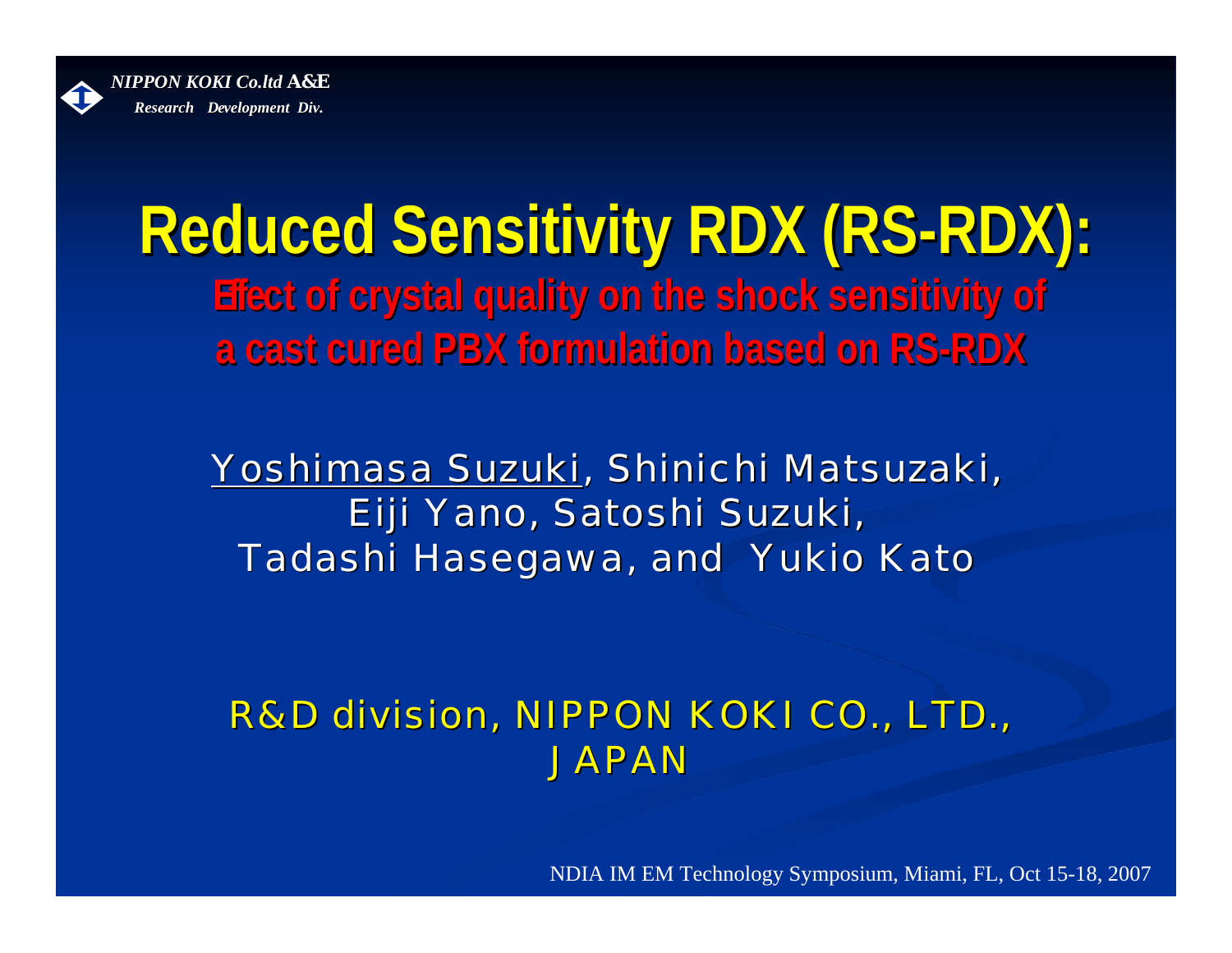

### **Presentation Outline**

- $\checkmark$ **Background Background**
- $\checkmark$ RS-RDX developed by NIPPON KOKI Co., Ltd.
- $\sqrt{}$ **Shock Sensitivity of PBX Formulations based on RS-RDX**
- $\sqrt{2}$ **Effect of Crystal Shape on the Shock Sensitivity of PBX Formulation of PBX Formulation**
- $\checkmark$ **Conclusions Conclusions**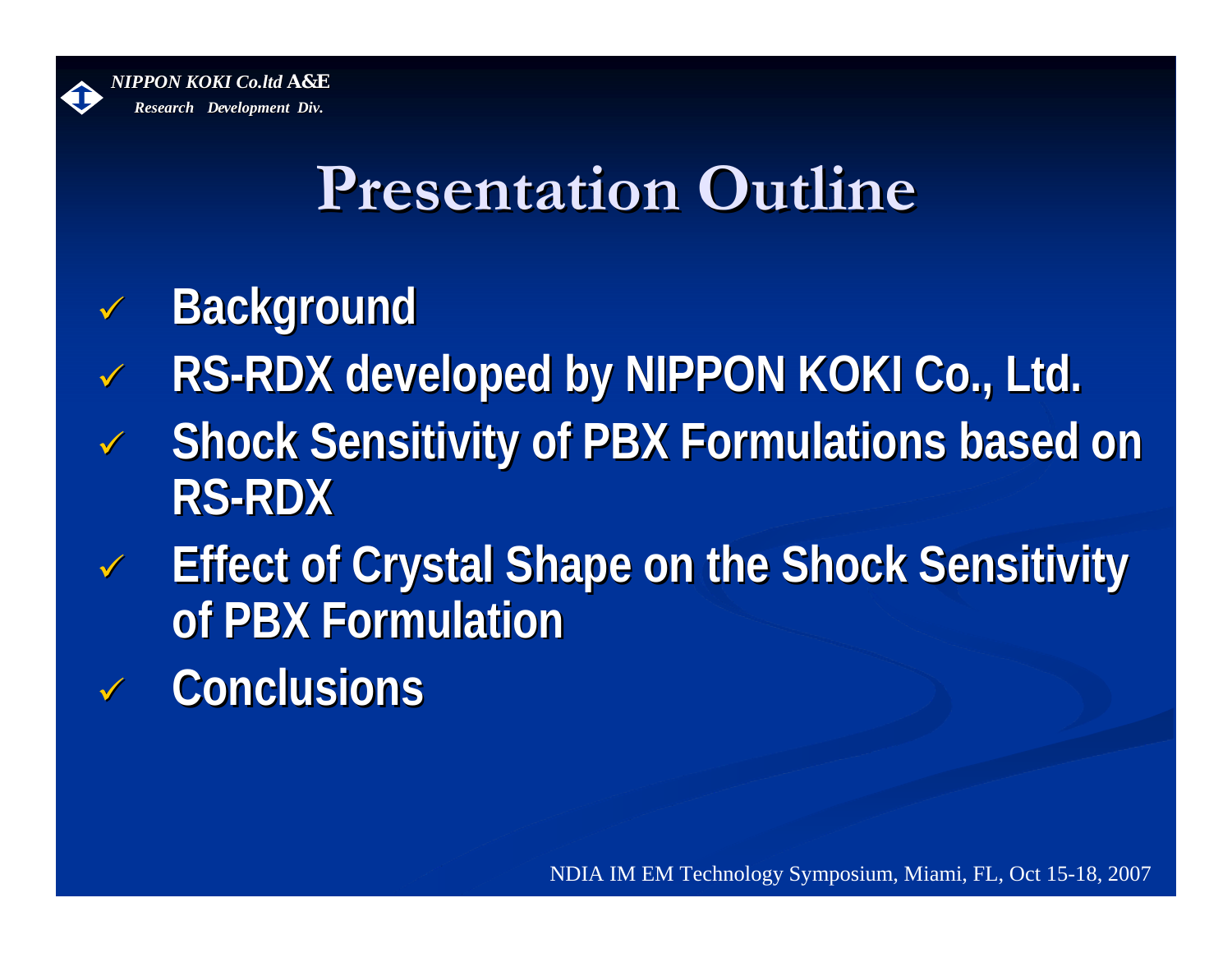

## **Background Background**

- ¾**I-RDX® was"discovered discovered" by SNPE in 1990 by SNPE in 1990's.**
- ¾**RS-RDX have been proposed by some manufacturers. manufacturers.**
- ¾RS-RDX crystals are high quality crystals.
- ¾**RS-RDX crystals have high density.** ¾
- **EXACAST PBX formulation based on RS-RDX has less PD shock sensitivity than that based on standard RDX. shock sensitivity than that based on standard RDX.**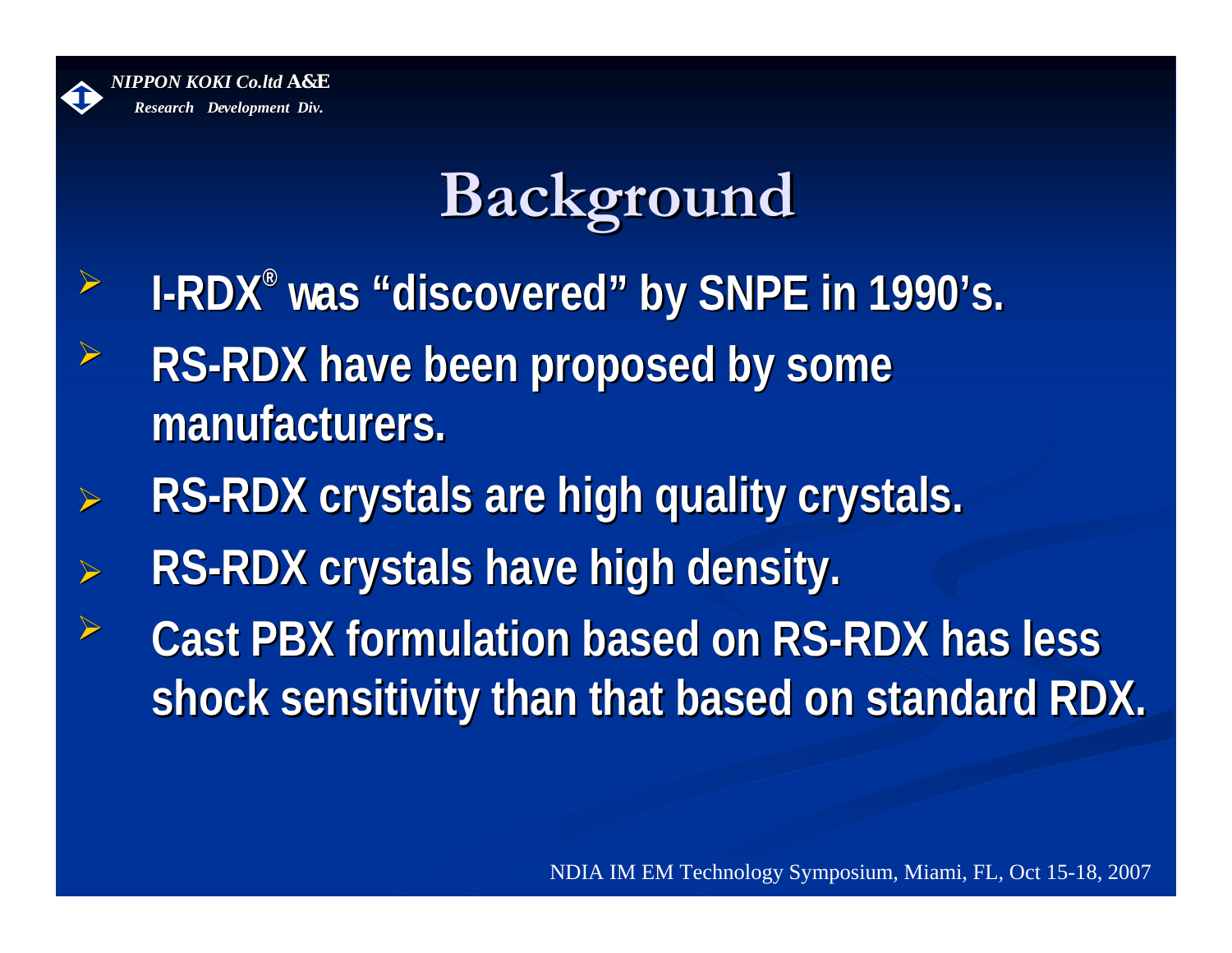

### **RS-RDX -Morphology orphology -**



#### **SEM photographs of RDX crystals**

 $00000$ 

 $100<sub>km</sub>$ 

 $x150$ 

NDIA IMEM Technology Symposium, Miami, FL, Oct 15-18, 2007

888888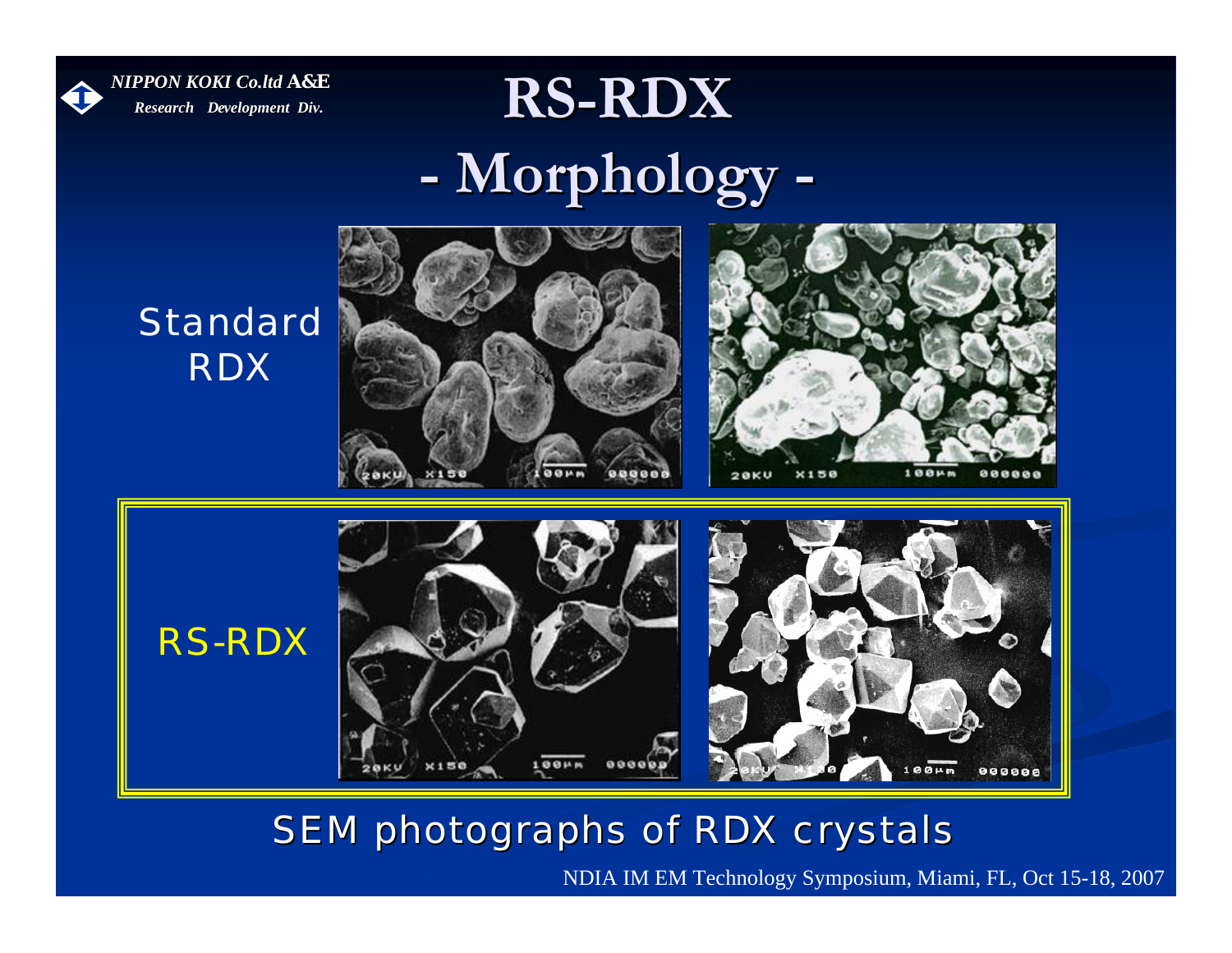

#### $RS-RDX$ **-Internal defect Internal defect -**



#### **Optical micrographs of RDX crystals** *in refractive index matched fluids in refractive index matched fluids*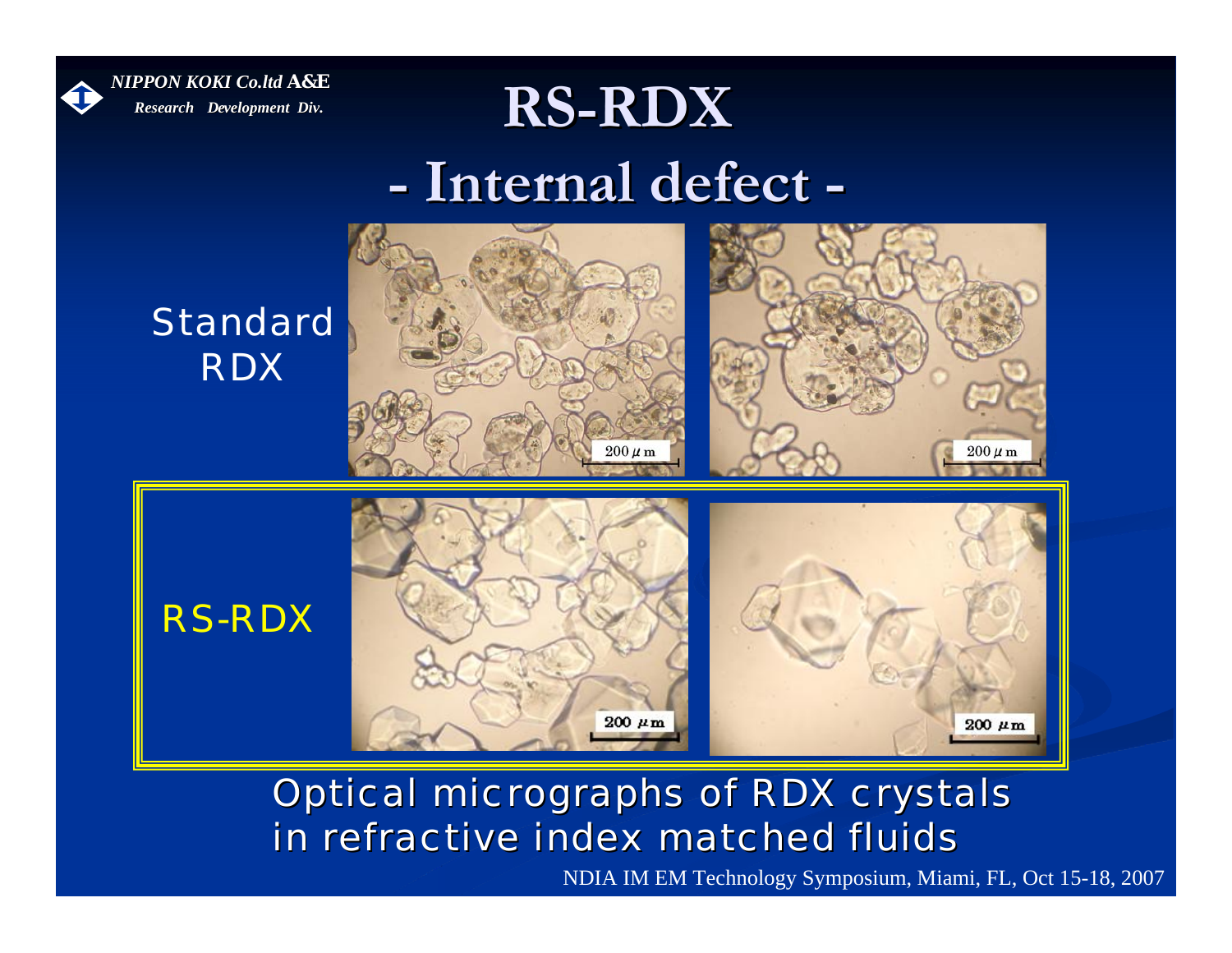

### $RS-RDX$ **-Crystal Density Crystal Density -**

#### Standard RDX

#### RS-RDX





#### Density measurment of RDX crystals by the flotation method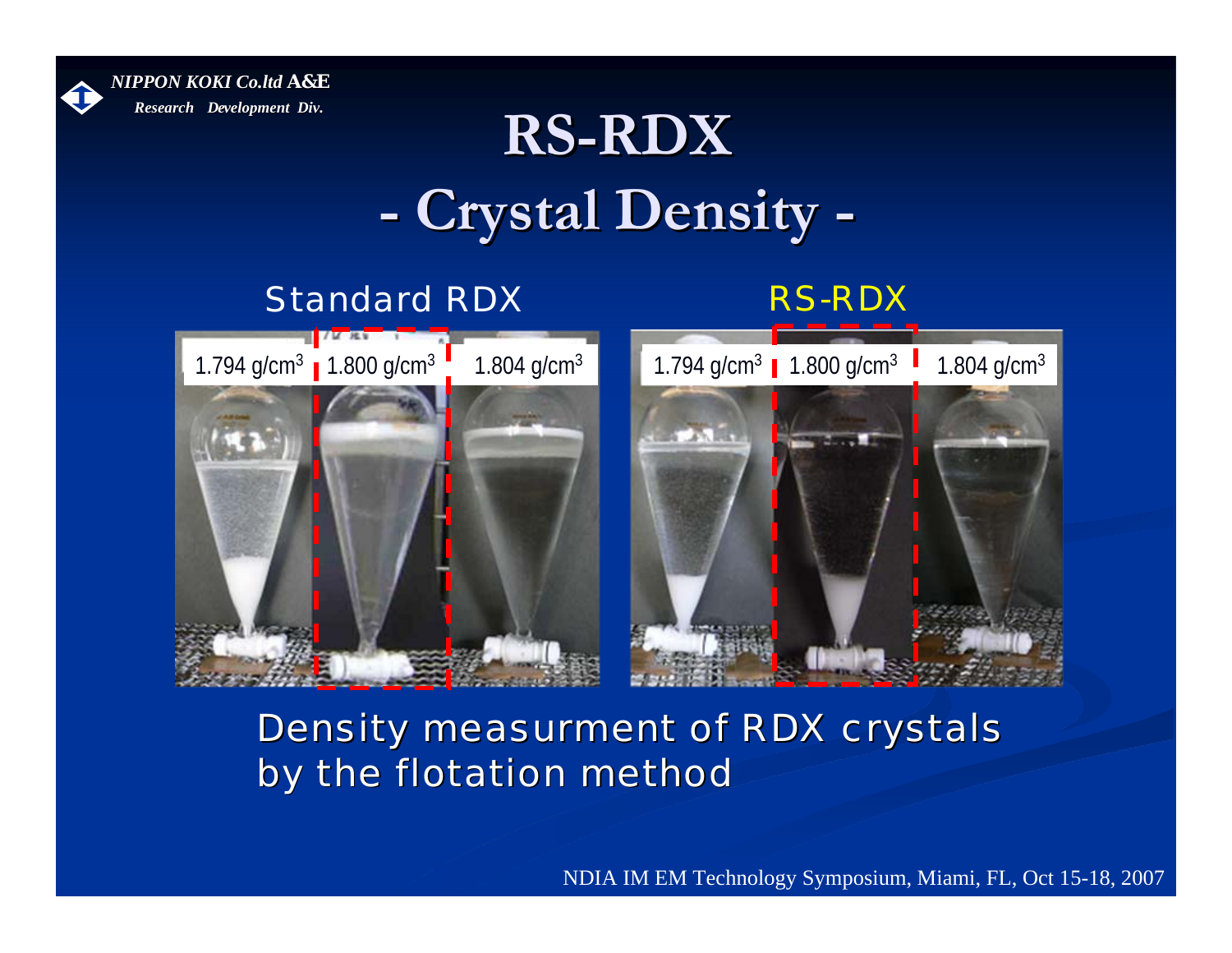

### ${\bf R}$ S-R ${\bf D}{\bf X}$  . **-- Other Properties -**

| <b>Property</b>         | <b>Test Method</b>                                                  | <b>Results</b>     |                               |  |
|-------------------------|---------------------------------------------------------------------|--------------------|-------------------------------|--|
|                         |                                                                     | <b>RS-RDX</b>      | <b>Standard RDX</b><br>(type) |  |
| <b>Melting point</b>    | <b>DSC</b>                                                          | 202.5              | 203.7                         |  |
| <b>HMX</b> content      | <b>FT-IR</b>                                                        | <b>No detected</b> | No detected                   |  |
| Impact<br>sensitivity   | <b>Bruceton method</b><br>$(50\%$ Point)<br><b>5-Kg Drop Hammer</b> | 40.4 cm            | 34.7 cm                       |  |
| Friction<br>sensitivity | <b>BAM friction Test</b><br>$(1/6$ Point)                           | 58.8 78.5 N        | 58.8 17.7 N                   |  |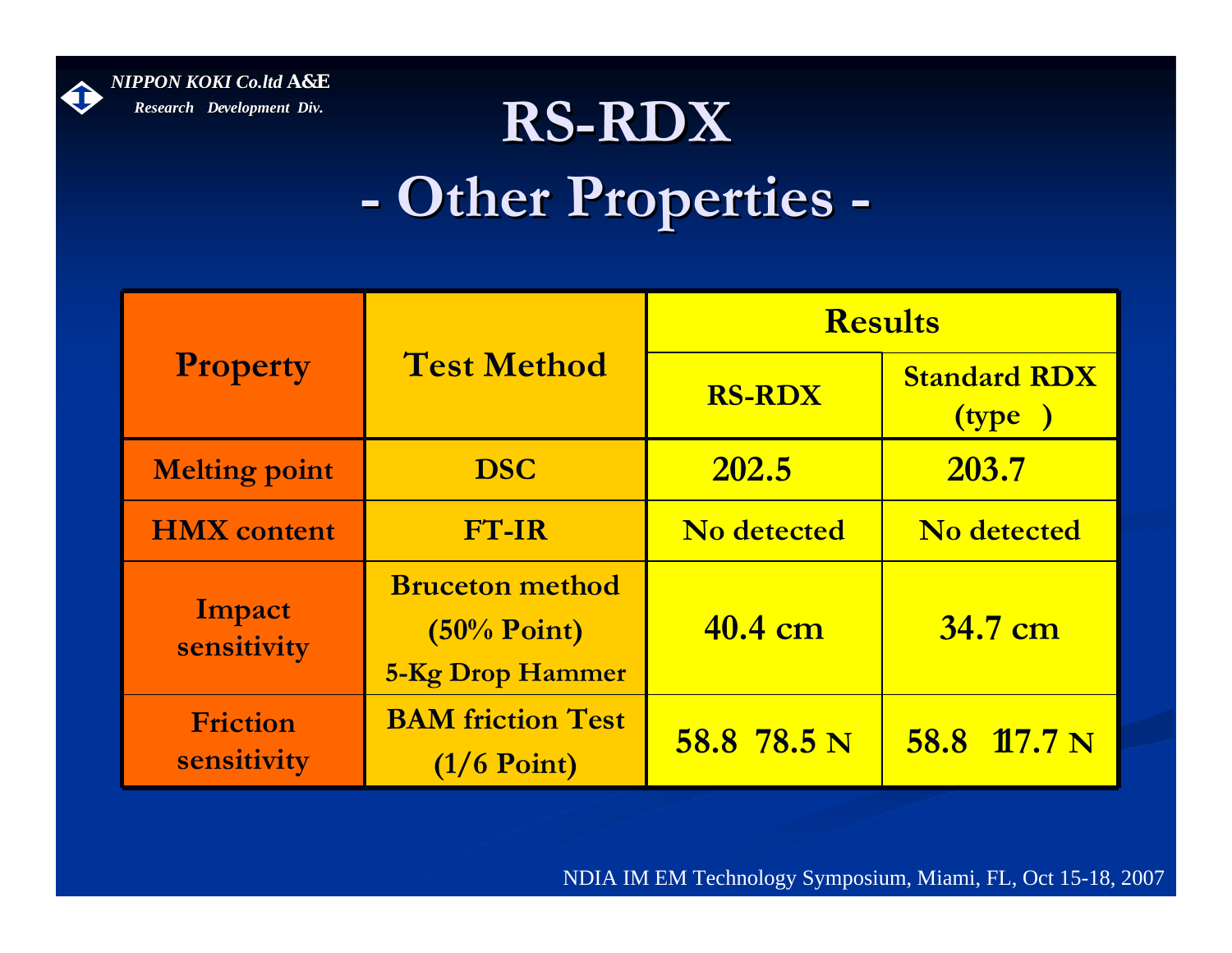

# **Shock Sensitivity of PBX Formulations based on RS based on RS-RDX**

### PBX Formulations

|                  | RDXI | AI  | <b>AP</b> | <b>Binder</b> |
|------------------|------|-----|-----------|---------------|
| <b>PBXN-109</b>  | 64%  | 20% |           | 16%           |
| <b>IPBXN-111</b> | 20%  | 25% | 43%       | 12%           |

Al:Aluminum, AP:Ammonium Perchlorate

### **RDX Particle Size**

|               | <b>Granulation</b> | <b>Weight ratiol</b><br>of RDX |
|---------------|--------------------|--------------------------------|
| <b>RS-RDX</b> | <b>Class A()</b>   | 70%                            |
|               | <b>Class E()</b>   | 30%                            |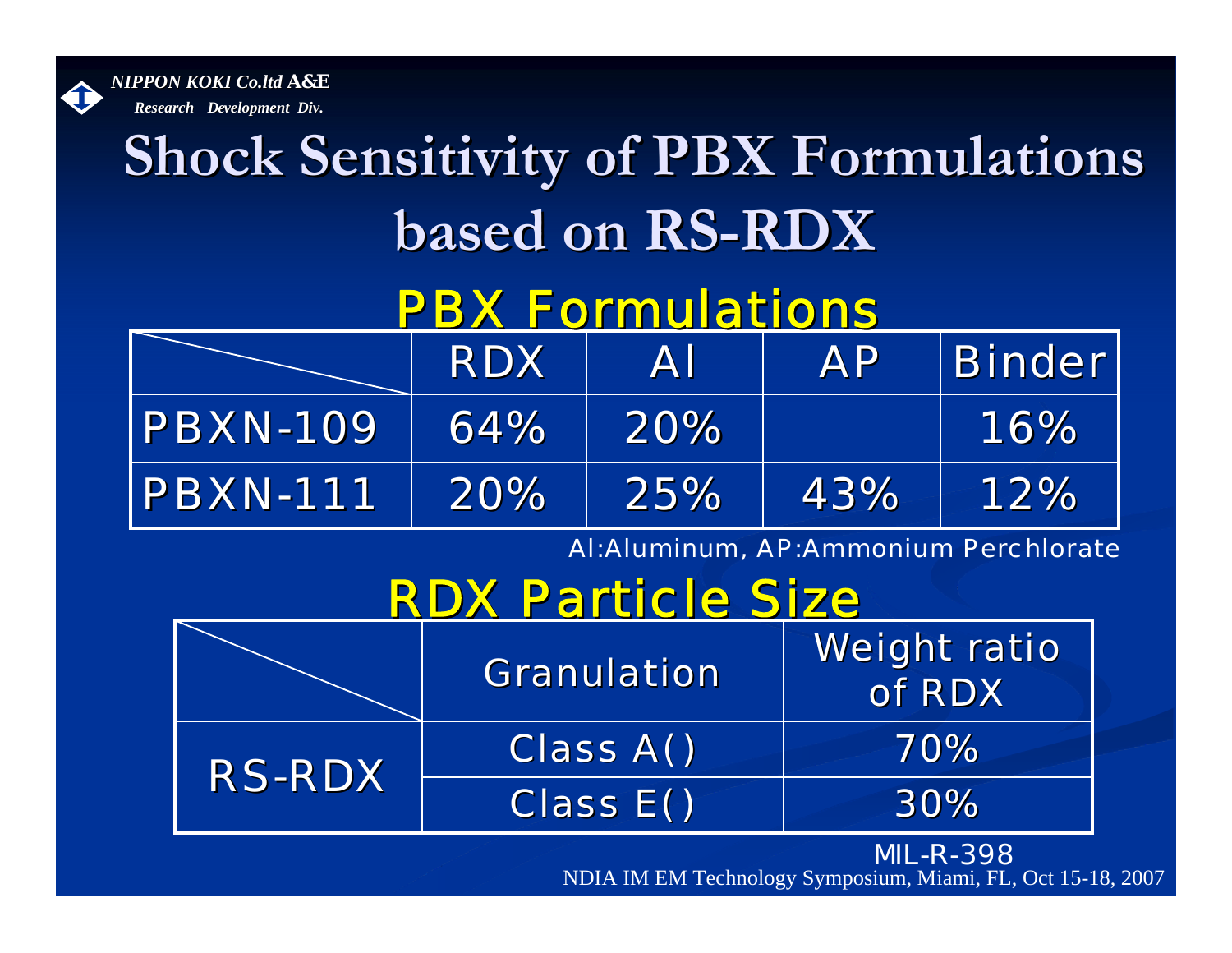

1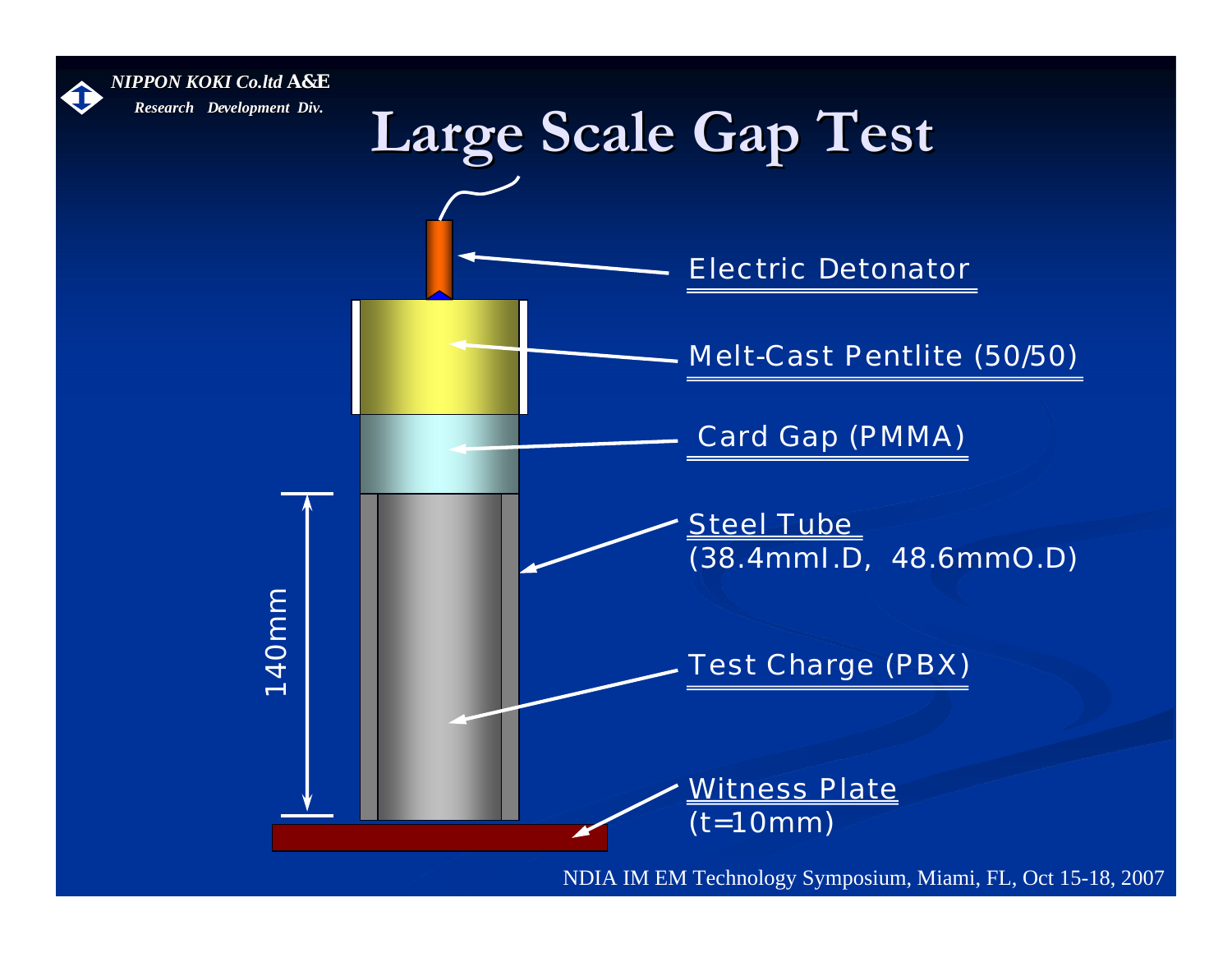

### **Shock Sensitivity of PBXN Shock Sensitivity of PBXN -109**



#### Results of LSGT (50% point) for PBXN-109

- 4) Ian J. Lochert, Marl D. Franson and Brian L.Hamshere, Assessment of Australian Insensitive RDX, Proceedings of IM & EM Technology Symposium, Orlando FL, March 2003.
- 8) C. Spyckerelle, A. Freche and G. Eck, Ageing of reduced sensitivity RDX and compositions based on reduced sensitivity RDX, an update, Proceedings of IM & EM Technology Symposium, Bristol UK, 2006.
- 9) Neal Lundwall, Que Bui-Dang, Brian Hays and Kelly Minnick, Reduced Sensitivity Cyclotrimethylene Trinitramine (RDX) Evaluation, Proceeding of IM & EM Technology Symposium, San Francisco CA, 2004.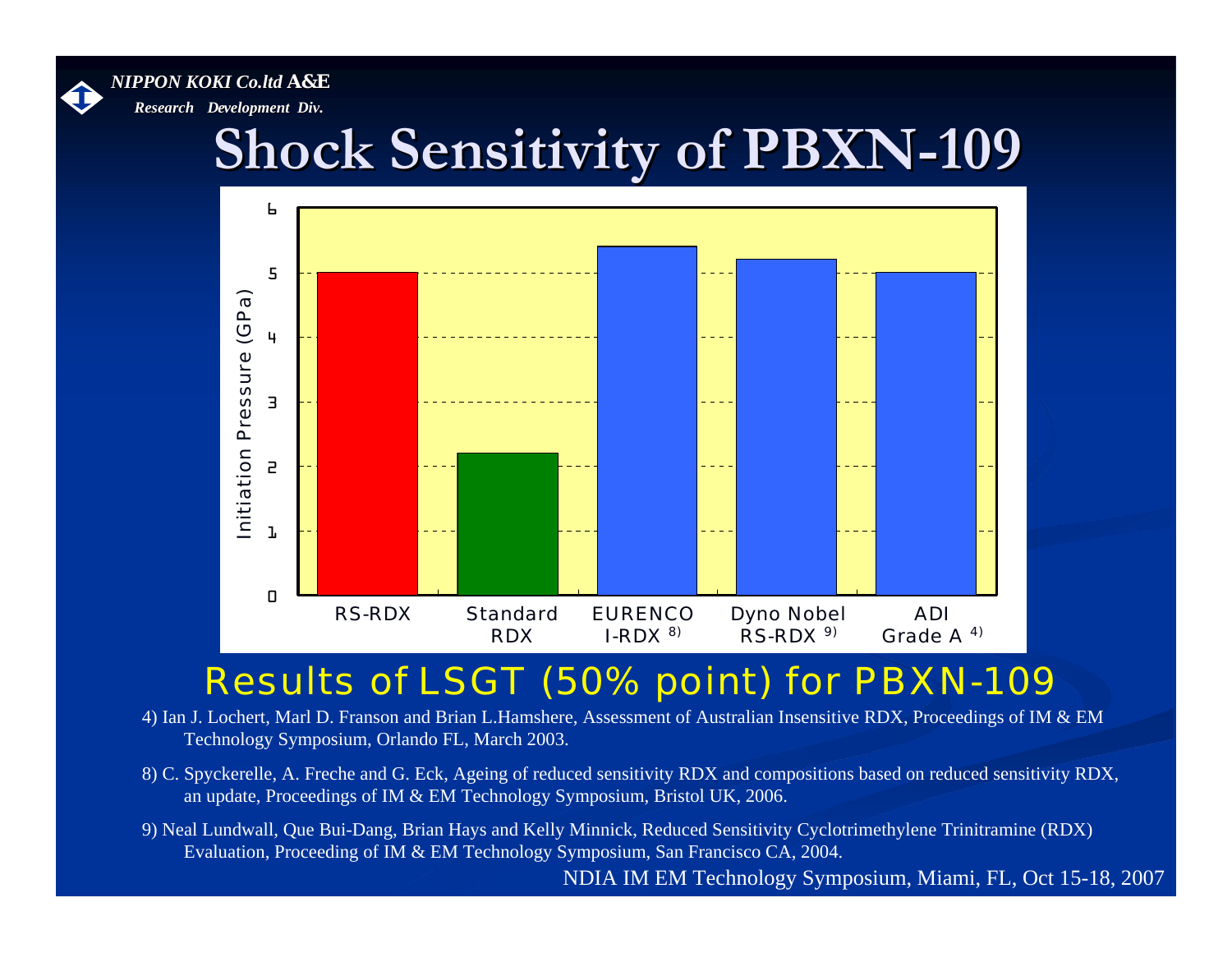

### **Shock Sensitivity of PBXN Shock Sensitivity of PBXN -111**



#### Results of LSGT (50% point) for PBXN-111

4) Ian J. Lochert, Marl D. Franson and Brian L.Hamshere, Assessment of Australian Insensitive RDX, Proceedings of IM & EM Technology Symposium, Orlando FL, March 2003.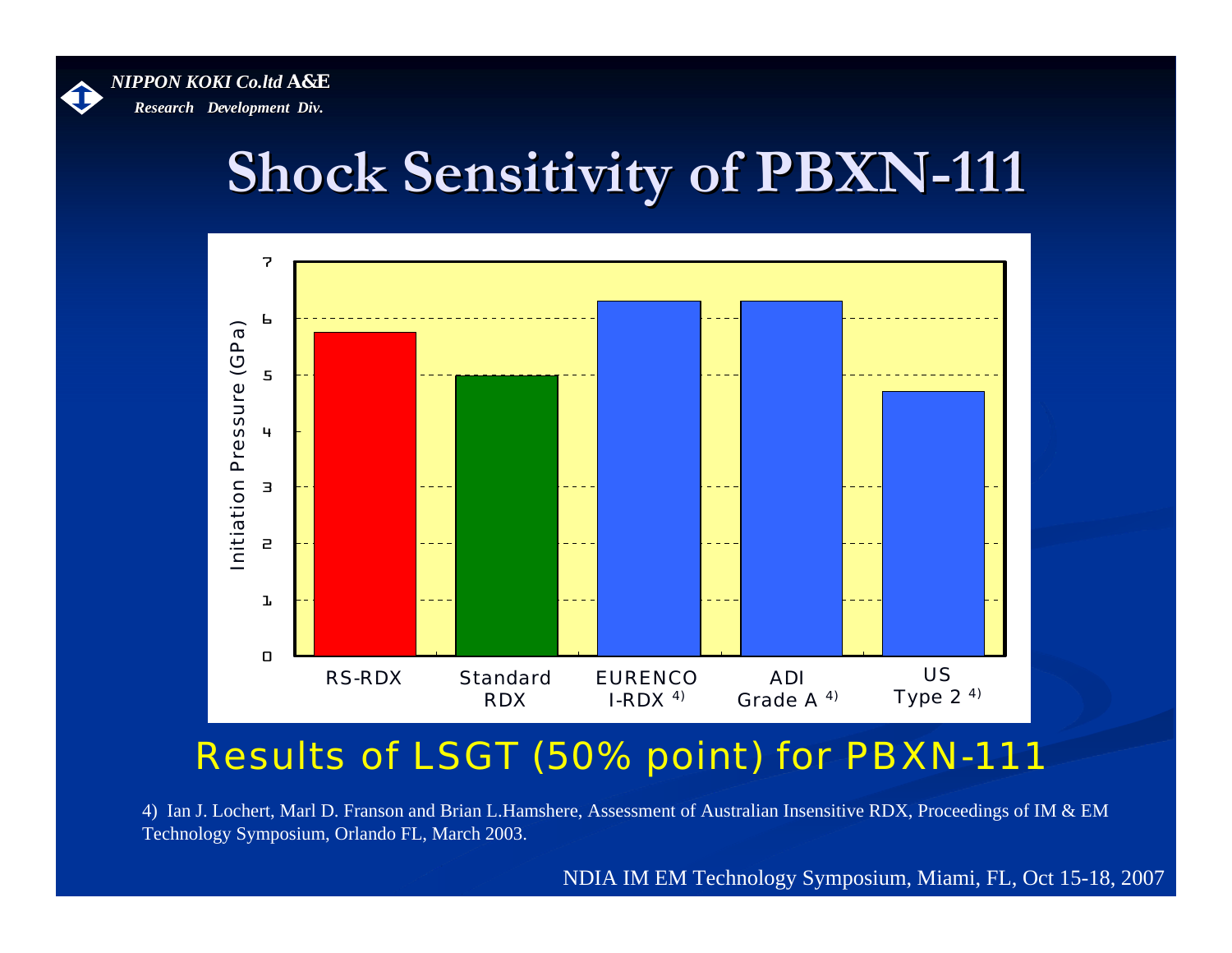*NIPPON KOKI NIPPON KOKI Co.ltd A&E*



*Research Research Development Div.*

### Spherical RS-RDX **Effect of Crystal Shape on the Shock Sensitivity of PBX Formulation Sensitivity of PBX Formulation**











Crystal Density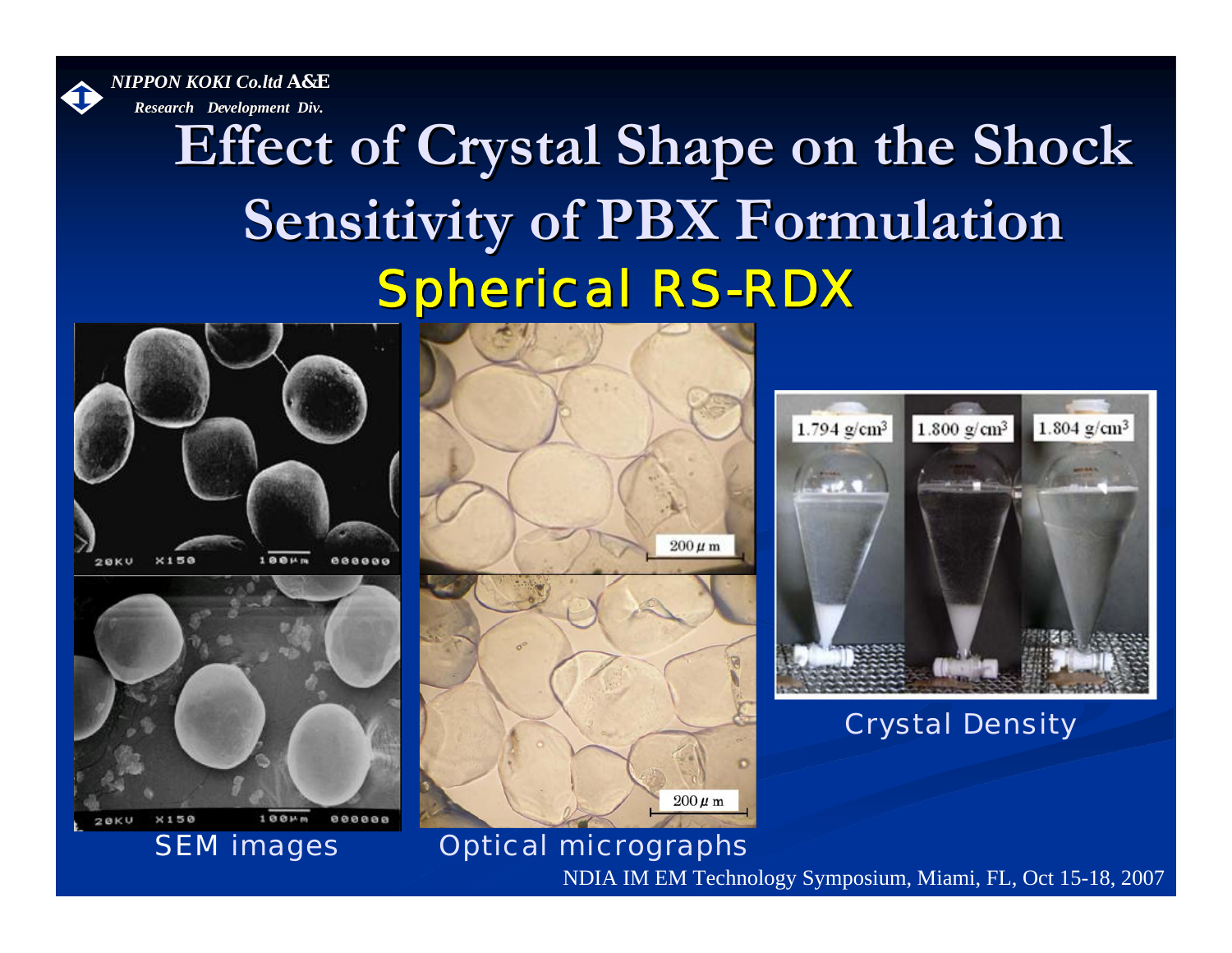

# **Effect of Crystal Shape on the Shock Sensitivity of PBXN Sensitivity of PBXN -109**



Results of LSGT (50% point) for PBXN-109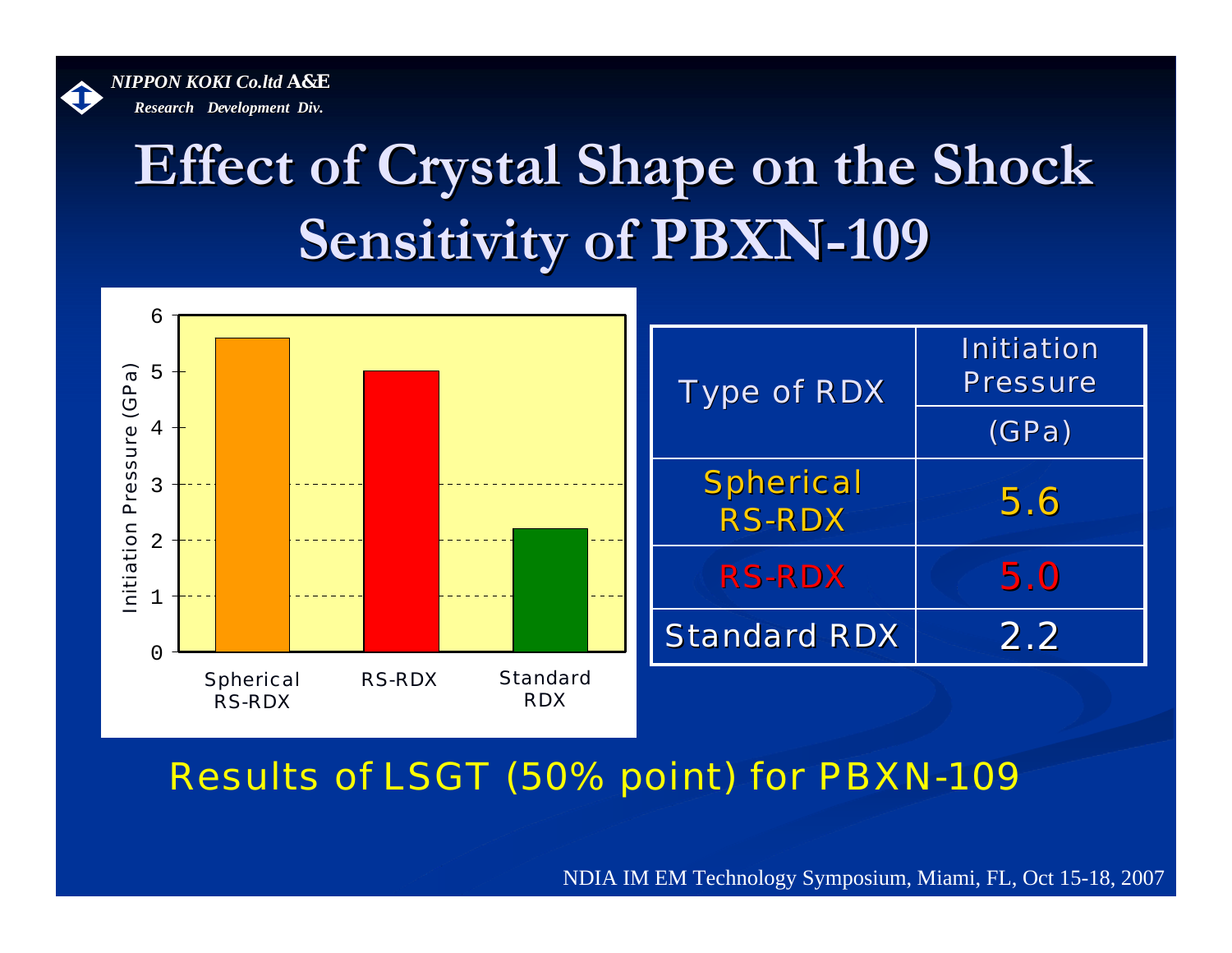

### **Conclusions Conclusions**

**(1) RS-RDX crystals were high quality crystals which had virtually cannot crystals which had virtually in ADM no impurities and internal defects in their crystal. mpurities and internal defects in their crystal.**

**(2) RS-RDX crystals had higher density than standard RDX crystals.** 

**(3) PBXN-109 and PBXN 109 and PBXN-111 formulations based on RS 111 formulations based on RS-RDX were** much less sensitive than those based on standard RDX.

**(4) RS-RDX developed by NIPPON KOKI CO., LTD. had properties similar to RS imilar to RS-RDX produced by other manufacturers. RDX produced by other manufacturers.**

**(5) The shock sensitivity of PBX formulation could be improved b (5) The shock sensitivity of PBX formulation could be improved by**  controlling not only the crystal quality but also the crystal **shape of RS-RDX.**